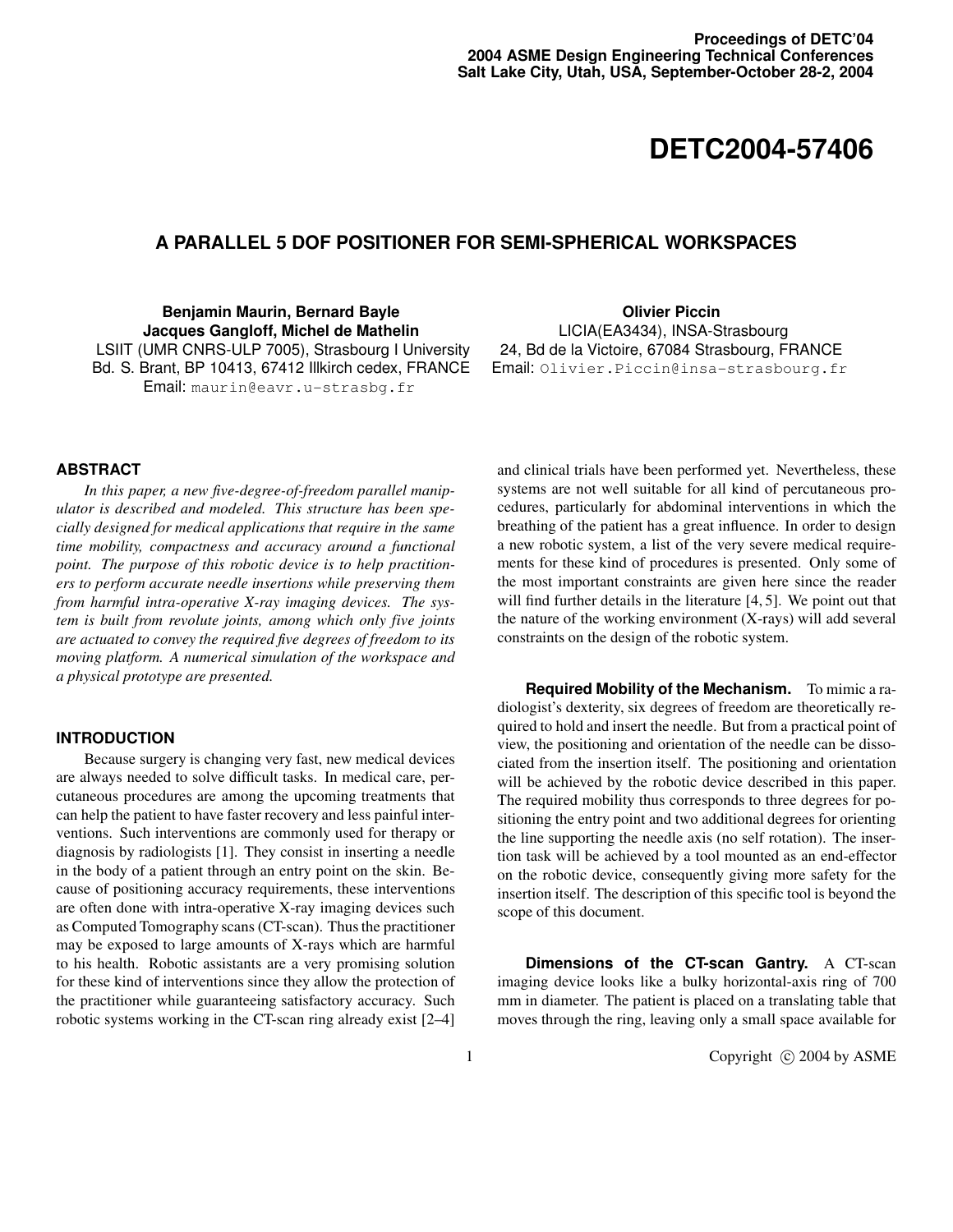special instruments. This is mainly due to the fact that most CTscans are not designed for medical interventions. The typical free space for the radiologist is thus a 200 mm radius half-sphere centered at the entry point on the skin.

**CT Image Plane.** Computed tomography works by acquiring numerous X-rays projections of the patient's inner space, which is often called a CT-plane. This plane has a few millimeters width (10 to 30 mm) and vertically slices the patient body. As X-rays are very disrupted by metal and electrical devices, these materials must be avoided in the CT-plane. Since the mechanism has to hold the needle while the imaging device is acquiring a slice of the patient body, we must design our robot so that no metal parts cross the CT-plane.

**Patient Safety, Exerted Forces and Accuracy.** Safety and sterilization are critical requirements. Briefly, we can say that our system has to be attached to the patient body to avoid the breathing issue. It means that the robot is placed inside the CT ring and that it must be small enough to fit in the 200 mm half sphere. Furthermore, the robot must remain motionless in case of a failure in order to avoid an undesirable motion or bending of the needle. In [6] and our own experiments [7], we found that a maximum force of 20 N has to be applied on the needle during an insertion. This is a challenging constraint: in the same time the practitioner wants to have a precision of at least 1 mm. So, the accuracy and the rigidity of the system are other critical requirements.

**Choice of the Structure.** The design constraints we presented above limit the choice among the existing known mechanisms. Parallel structures are known mechanisms that are very well suited for absolute positioning accuracy and rigidity.

The paper is organized as follows. In the first section the robot is described using a local product of exponential representation and the closed-chain model is given. In the second section we calculate the forward and inverse kinematic models. Finally, in the last section we give simulation results (notably the workspace representation) and present the prototype built from our study.

#### **DESCRIPTION OF THE MECHANISM**

Our design is inspired by the work of Hunt [8] on the geometry of mechanisms. Tsai [9] proposes a methodology for creating and classifying mechanisms. According to this classification, the system we designed is made of one 6-bar linkage associated to a 4-bar linkage joined together by a common platform.

The structure has three legs, *i.e.* three serial chains joining the base to the platform. Let a reference frame *i* be denoted



Figure 1. SIMPLIFIED REPRESENTATION

as  $\mathcal{F}_i$ , its origin as  $O_i$  and vectors typed in bold face. A frame  $\mathcal{F}_0 = (O_0, \mathbf{x}_0, \mathbf{y}_0, \mathbf{z}_0)$  is associated to the base of the robot and a frame  $\mathcal{F}_f = (O_f, \mathbf{x_f}, \mathbf{y_f}, \mathbf{z_f})$  is associated to the platform (see Fig. 1). The first two opposite legs of the robot are symmetrical chains and form the planar 6-bar linkage. This linkage aims at constraining three degrees of freedom in its plane (Fig. 1(a)). They are namely the position of the point  $O_f$  and the orientation of the line  $(\Delta_2)$  in the 6-bar linkage plane. The three controlled parameters associated to this 6-bar linkage are the variable lengths  $l_1$ ,  $l_2$  and the angle  $\alpha$ .

Once these two legs are positioned, two degrees of freedom still have to be defined using the third leg : the first one is the position of the origin  $O_f$  on a circle contained in a plane normal to the line  $(\Delta_1)$ . The second corresponds to the orientation of vector  $z_f$  about the line ( $\Delta_2$ ). The former is obtained by a rotation of the planar 6-bar linkage about the line  $(\Delta_1)$  passing through the base (Fig. 1(a)). The latter corresponds to a platform rotation about the line  $(\Delta_2)$ . Finally, the last leg can be viewed as a 4-bar linkage with the variable length  $l_3$  and angle β (Fig. 1(b)).

Both for practical and modeling reasons, the presented structure (see Fig. 2) is built only from revolute joints.

#### **Modeling Formalism**

Let us first introduce the mathematical notations we use for the modeling.

For any  $i, j \in \mathbb{N}$ , let  $c_i, s_i, t_i, c_{i,j}$  and  $s_{i,j}$  be  $cos(\theta_i)$ ,  $sin(\theta_i)$ ,  $\tan(\frac{\theta_i}{2})$ ,  $\cos(\theta_i + \theta_j)$  and  $\sin(\theta_i + \theta_j)$ . The coordinates of a vector **AB**, expressed in  $\mathcal{F}_i$  are denoted as *<sup><i>i*</sup>AB. Its components are <sup>*i*</sup>*AB* <sub>[x]</sub>, *<sup><i>i*</sup>*AB* <sub>[x]</sub>. The Euclidean norm of vector **AB** is  $\|\mathbf{AB}\|$ . The translation part of a homogeneous matrix  $i^{-1}T_i$  is the vector  $i^{-1}t = \text{Tr}((i^{-1}T_i))$  where  $\text{Tr}((i)$  is an application from  $SE(3)$  to  $\mathbb{R}^3$ .

The modified Denavit-Hartenberg (DH) parameterization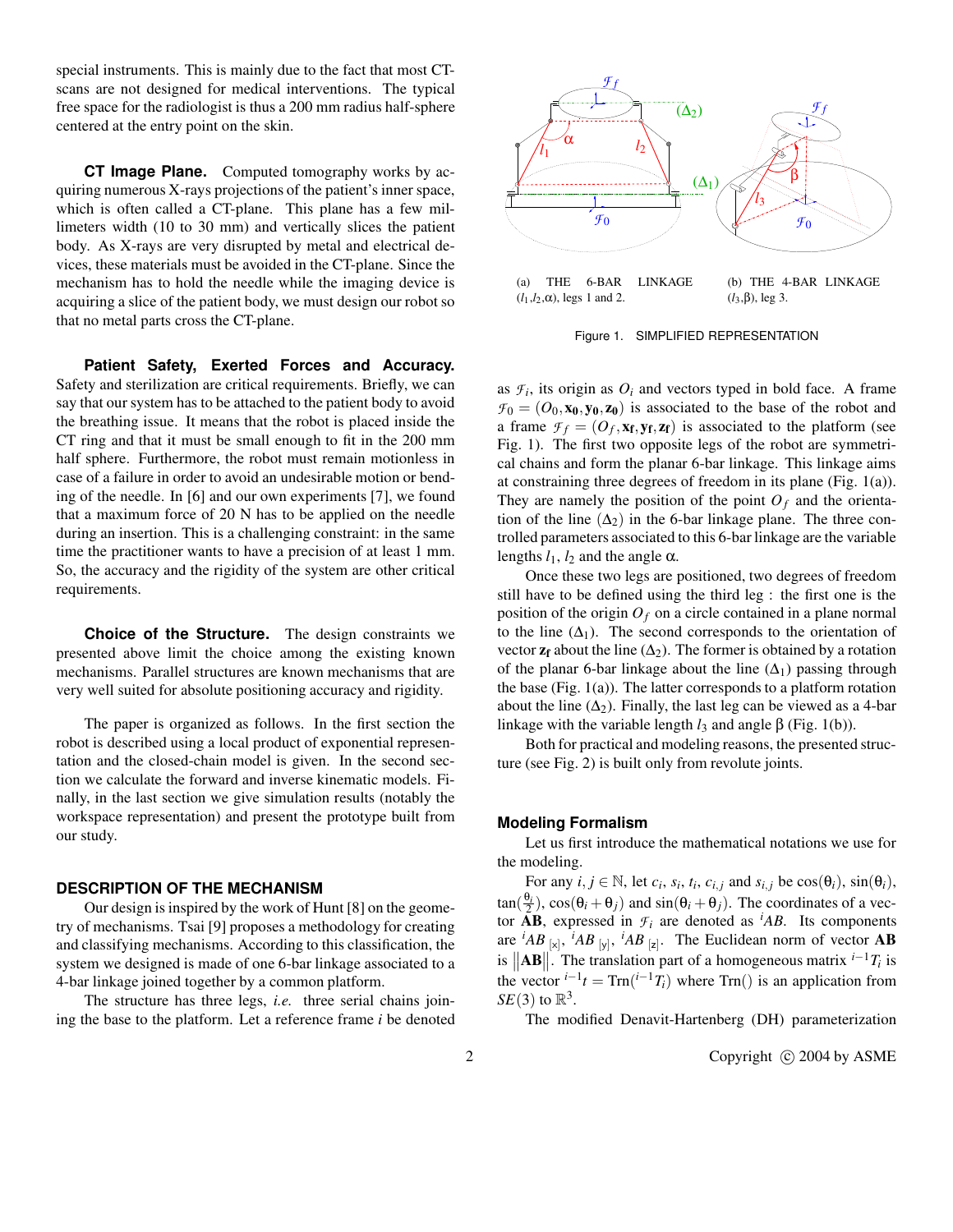

Figure 2. FUNCTIONAL SCHEMATIC OF THE ROBOT

[10] is undoubtly the most common way to describe serial robots in order to model them. An interesting alternative to the DH description is given by the product of exponential (POE) [11, 12]. This formalism has a comprehensive geometric interpretation and is easy to use both in the case of serial and parallel robots. To model a serial chain of a robot, we use the local product of exponentials (LPOE) as described in [13]. We briefly recall here the principle of this modeling.

We consider a serial mechanism for which the *i*−th joint connects two adjacent links. The frames  $\mathcal{F}_{i-1}$  and  $\mathcal{F}_i$  are associated to these successive links. The rigid transformation describing the pose of  $\mathcal{F}_i$  relative to  $\mathcal{F}_{i-1}$  is given by the LPOE transformation:

$$
{}^{i-1}T_i(\theta_i) = {}^{i-1}T_i[\text{ext}] \; e^{\hat{\xi}_i\theta_i} \tag{1}
$$

where  $i^{-1}T_i$ [ext]  $\in$  *SE*(3) is the initial fully extended configuration of frame  $\mathcal{F}_i$  expressed in  $\mathcal{F}_{i-1}$  when the parameter  $\theta_i$  is 0:

$$
{}^{i-1}T_i[ext] = \begin{bmatrix} {}^{i-1}R_i & {}^{i-1}O_{i-1}O_i \\ 0 & 1 \end{bmatrix},
$$
 (2)

and bξ*<sup>i</sup>* is a twist associated with the *i*−*th* joint. A twist is a compact representation of an element of *se*(3) defined thanks to the instantaneous rotation axis  $\omega_i$ , and the instantaneous translation velocity **v**. This twist can be mapped to  $SE(3)$  through an exponential map [11, 13]. To simplify calculations we consider that rotation matrices at initial configuration are identities:  $i^{-1}R_i = I$ . The position  $\theta_i$  of the *i* − *th* joint is refered to as  $q_i$  for the actuated joints and as  $p_i$  for the passive joints. The  $i - th$  joint rotation axis ω**<sup>i</sup>** is oriented as defined on Fig. 3.



Figure 3. KINEMATIC MODEL OF THE ROBOT



Figure 4. INITIAL CONFIGURATION OF THE FIRST LEG

The legs are considered independently and one can write their fully extended initial configuration joining frame  $\mathcal{F}_0$  to  $\mathcal{F}_f$ . An example of the full extended configuration of leg one is shown on Fig. 4. The initial configuration of the three legs are defined by the tables 1, 2 and 3.

On each line of these tables, one can read the  $\mathbb{R}^6$  vector of the twist coordinates of  $\xi_i$ . By applying the exponential map from  $se(3)$  to  $SE(3)$  it is possible to obtain the elementary homogeneous transformations. The composition of these matrices gives the forward kinematic models of the three legs which will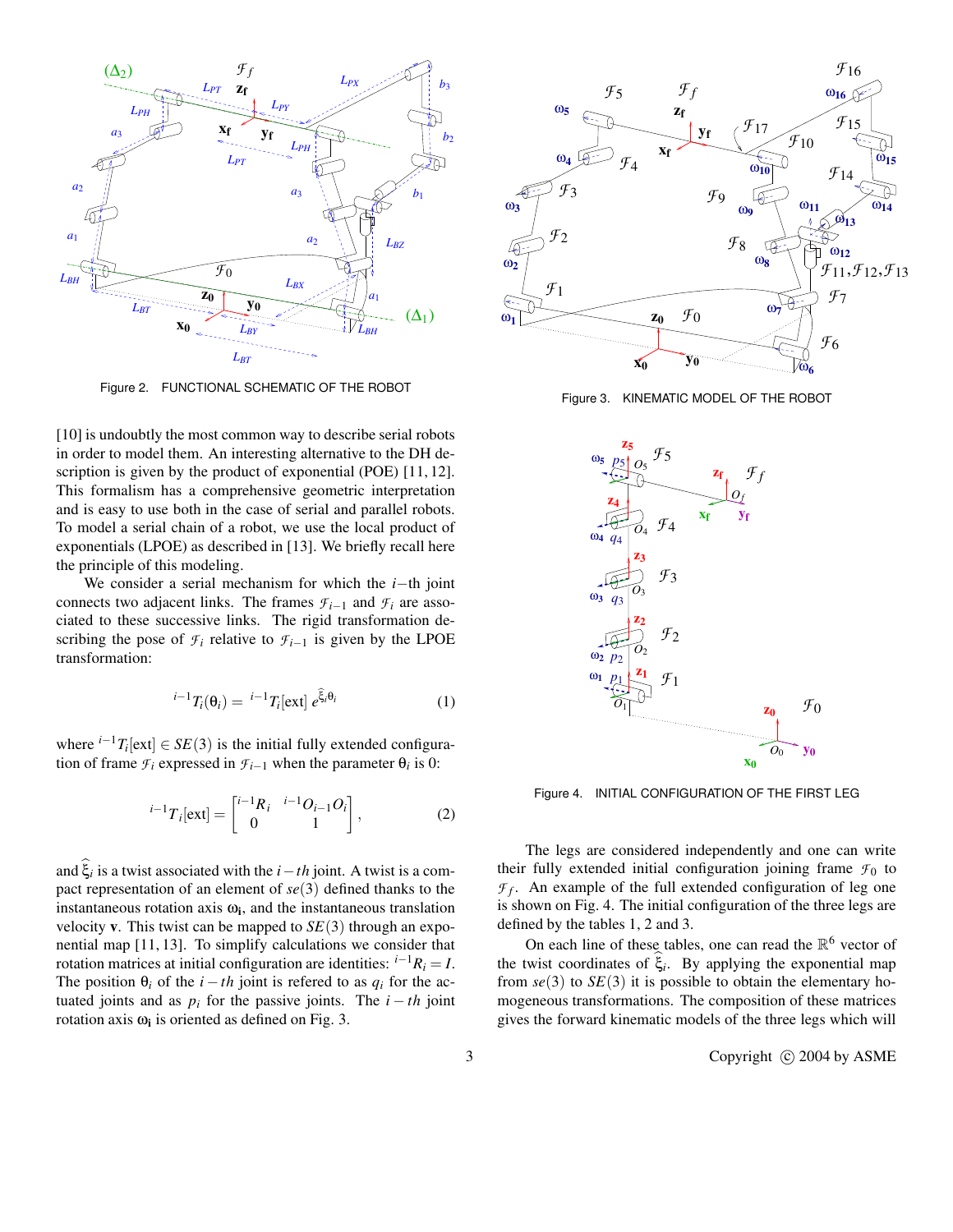#### Table 1. INITIAL CONFIGURATION OF THE FIRST LEG.

| Axis ${}^0\omega_i$                | Joint $i$ center position :                                                     | Joint i parameter |
|------------------------------------|---------------------------------------------------------------------------------|-------------------|
|                                    | ${}^0O_{i-1}O_i$                                                                | $\theta_i$        |
| ${}^{0} \omega_1 = [0 \ -1 \ 0]^T$ | ${}^0O_0O_1 = [0 \ -L_{BT} \ L_{BH}]^T$                                         | $p_1$             |
| $^{0}\omega_{2}=[1 \ 0 \ 0]^{T}$   | ${}^{1}O_1O_2 = [0 \ 0 \ a_1]^T$                                                | $p_2$             |
| $^{0}\omega_3 = [1 \ 0 \ 0]^T$     | $\begin{bmatrix} 2 & 0_2 & 0_3 & = \begin{bmatrix} 0 & 0 & a_2 \end{bmatrix}^T$ | $q_3$             |
| $^{0} \omega_4 = [1 \ 0 \ 0]^T$    | $^{3}O_{3}O_{4} = [0 \ 0 \ a_{3}]^{T}$                                          | $q_4$             |
| ${}^{0} \omega_5 = [0 \ -1 \ 0]^T$ | $^{4}O_{4}O_{5}=[0 \ 0 \ L_{PH}]^{T}$                                           | $p_5$             |
|                                    | ${}^5O_5O_f = [0 L_{PT} 0]^T$                                                   |                   |

Table 2. INITIAL CONFIGURATION OF THE SECOND LEG.

| Axis ${}^0\omega_i$                   | Joint $i$ center position :                                                                             | Joint i parameter |
|---------------------------------------|---------------------------------------------------------------------------------------------------------|-------------------|
|                                       | ${}^0O_{i-1}O_i$                                                                                        | $\theta_i$        |
| $^{0} \omega_6 = [0 \ -1 \ 0]^T$      | ${}^{0}O_{0}O_{6} = [0 L_{BT} L_{BH}]^{T}$                                                              | $p_6$             |
| ${}^0\omega_7 = [1 \ 0 \ 0]^T$        | ${}^0O_6O_7=[0 \ 0 \ a_1]^T$                                                                            | $p_7$             |
| ${}^{0} \omega_8 = [1 \ 0 \ 0]^T$     | ${}^0O_7O_8 = [0 \ 0 \ a_2]^T$                                                                          | $q_8$             |
| ${}^0\omega_9 = [1 \ 0 \ 0]^T$        | ${}^0O_8O_9=[0 \ 0 \ a_3]^T$                                                                            | $p_9$             |
| ${}^{0} \omega_{10} = [0 \ -1 \ 0]^T$ | $\begin{bmatrix} 0 & 0 & 0 \\ 0 & 0 & 0 \end{bmatrix}$ $\begin{bmatrix} 0 & 0 & L_{PH} \end{bmatrix}^T$ | $p_{10}$          |
|                                       | ${}^{0}O_{10}O_f = [0 \ -L_{PT} \ 0]^T$                                                                 |                   |

Table 3. INITIAL CONFIGURATION OF THE THIRD LEG.

| Axis ${}^0\omega_i$                                              | Joint $i$ center position :                                                                                                                          | Joint <i>i</i> parameter |
|------------------------------------------------------------------|------------------------------------------------------------------------------------------------------------------------------------------------------|--------------------------|
|                                                                  | ${}^0O_{i-1}O_i$                                                                                                                                     | $\theta_i$               |
| $^{0}\omega_{11} = \begin{bmatrix} 0 & 0 & 1 \end{bmatrix}^{T}$  | ${}^{0}O_{0}O_{11} = \begin{bmatrix} -L_{BX} & L_{BY} & L_{BZ} \end{bmatrix}^{T}$                                                                    | $p_{11}$                 |
| $^{0} \omega_{12} = \begin{bmatrix} 0 & 1 & 0 \end{bmatrix}^{T}$ | ${}^{0}O_{11}O_{12} = [0 \ 0 \ 0]^{T}$                                                                                                               | $p_{12}$                 |
| $^{0} \omega_{13} = \begin{bmatrix} 0 & 0 & 1 \end{bmatrix}^{T}$ | $[{}^0O_{12}O_{13} = [0 \ 0 \ 0]^{T}$                                                                                                                | $p_{13}$                 |
|                                                                  | $^{0} \omega_{14} = \begin{bmatrix} 0 & -1 & 0 \end{bmatrix}^{T} \begin{bmatrix} ^{0}O_{13}O_{14} = \begin{bmatrix} 0 & 0 & b_{1} \end{bmatrix}^{T}$ | $q_{14}$                 |
|                                                                  | $^{0} \omega_{15} = \begin{bmatrix} 0 & -1 & 0 \end{bmatrix}^{T} \begin{bmatrix} ^{0}O_{14}O_{15} = \begin{bmatrix} 0 & 0 & b_{2} \end{bmatrix}^{T}$ | $q_{15}$                 |
| ${}^0\omega_{16} = [1 \ 0 \ 0]^T$                                | ${}^{0}O_{15}O_{16}=[0 \ 0 \ b_{3}]^{T}$                                                                                                             | $p_{16}$                 |
|                                                                  | ${}^{0}O_{16}O_f = [L_{PX} - L_{PY} 0]^T$                                                                                                            |                          |

be denoted  $g_{0f_k}$  ( $k \in \{1, 2, 3\}$ ).

### **KINEMATIC MODELING**

The platform configuration should be expressed by five parameters corresponding to the number of degrees of freedom of the platform. A possible solution is to consider: i) the platform origin  $O_f$  with coordinates:  $\left[ {}^0O_0O_f \right]_{x} {}^0O_0O_f \left[1\atop x\right] \left[ {}^0O_0O_f \right]_{[x]}]^T$  in

 $\mathcal{F}_0$ ; ii) the normal unit vector attached to the platform and pointing upward, with coordinates  $\begin{bmatrix} 0_{z_f} & 0_{z_f} \\ 0_{z_f} & 0_{z_f} \end{bmatrix}$   $\begin{bmatrix} 0_{z_f} & 0_{z_f} \\ 0_{z_f} & 0_{z_f} \end{bmatrix}$  in  $\mathcal{F}_0$  (only two degrees of freedom since the norm of the vector equals one).

#### **Inverse Kinematics**

**Angle Between the Base and the First Closed Chain.** Let us rewrite the position of point  $O_f$  in  $\mathcal{F}_1$ . We know that the first and second leg lie in the same plane, so that only one angle  $p_1$  can determine  ${}^0O_0O_f$   $_{[x]}$  and  ${}^0O_0O_f$   $_{[z]}$ , for a given distance between  $O_1$  and  $O_f$ :

$$
{}^{0}O_{1}O_{f}|_{x} = -||O_{1}O_{f}||s_{1}, \qquad (3)
$$

$$
{}^{0}O_{1}O_{f}|_{z]} = ||O_{1}O_{f}||c_{1}.
$$
\n(4)

From Fig. 3,  ${}^{0}O_{1}O_{f}$ <sub>[x]</sub> =  ${}^{0}O_{0}O_{f}$ <sub>[x]</sub> and  ${}^{0}O_{1}O_{f}$ <sub>[z]</sub> =  ${}^{0}O_{0}O_{f}$ <sub>[z]</sub> – *LBH*. Finally:

$$
p_1 = \arctan 2(-{}^{0}O_0O_{f_{[x]}}, {}^{0}O_0O_{f_{[z]}} - L_{BH}).
$$
 (5)

**First Leg.** The first leg forward kinematics can be projected in the  $(O_1, O_6, O_f)$  plane by premultiplying  $g_{0f_1}$  by  ${}^{1}T_0$ . Hence the vector  $O_5O_f$  in  $\mathcal{F}_1$  should have a null coordinate  $^1O_5O_f$   $_{[\times]}$ :

$$
\mathbf{O}_5\mathbf{O}_f = \mathbf{O}_0\mathbf{O}_f - \mathbf{O}_0\mathbf{O}_5. \tag{6}
$$

This will be useful to obtain the angles *p*2, *q*<sup>3</sup> and *q*4. The result is obtained by taking the translation part of the following homogeneous matrix:

$$
{}^{1}O_{5}O_{f} = \text{Trn}\left({}^{1}T_{0}g_{0f_{I}}\left(I - {}^{f}T_{5}\right)\right). \tag{7}
$$

As we have the constraint that  $z_f$  is orthogonal to  $O_5O_f$ , we obtain:

$$
\left({}^{1}O_{5}O_{f}\right)^{T} 1_{\mathcal{Z}_{f}} = L_{PT}\left({}^{1}{}_{\mathcal{Z}_{f}}_{[y]}c_{2,3,4} + ({}^{1}{}_{\mathcal{Z}_{f}}_{[z]}c_{1} - {}^{1}{}_{\mathcal{Z}_{f}}_{[x]}s_{1})s_{2,3,4}\right) = 0.
$$
\n(8)

Then we proceed to the substitution  $c_{2,3,4} = \varepsilon \sqrt{1 - s_{2,3,4}^2}$ with  $\varepsilon \in \{-1,1\}$  in the previous equation. This substitution introduces a new supplementary solution that has mathematically to be considered. Once solved for *s*2,3,4, we have:

$$
s_{2,3,4} = \frac{\varepsilon^{1} z_{f[y]}}{\sqrt{1_{Z_{f}[y]}^{2} + 1_{Z_{f}[x]}^{2} s_{1}^{2} - 21_{Z_{f}[x]}^{2} s_{1} c_{1} + 1_{Z_{f}[z]}^{2} c_{1}^{2}}}
$$
(9)

The denominator of  $s_{2,3,4}$  is never null since it is a sum of quadratic terms and no singularity may appear in this equation.

The ε indeterminate represents a symmetric orientation of the platform relative to the base frame with respect to the  $(O_f, \mathbf{x_0}, \mathbf{z_0})$  plane. Numerically, we find that  $\varepsilon = -1$  corresponds to the correct orientation.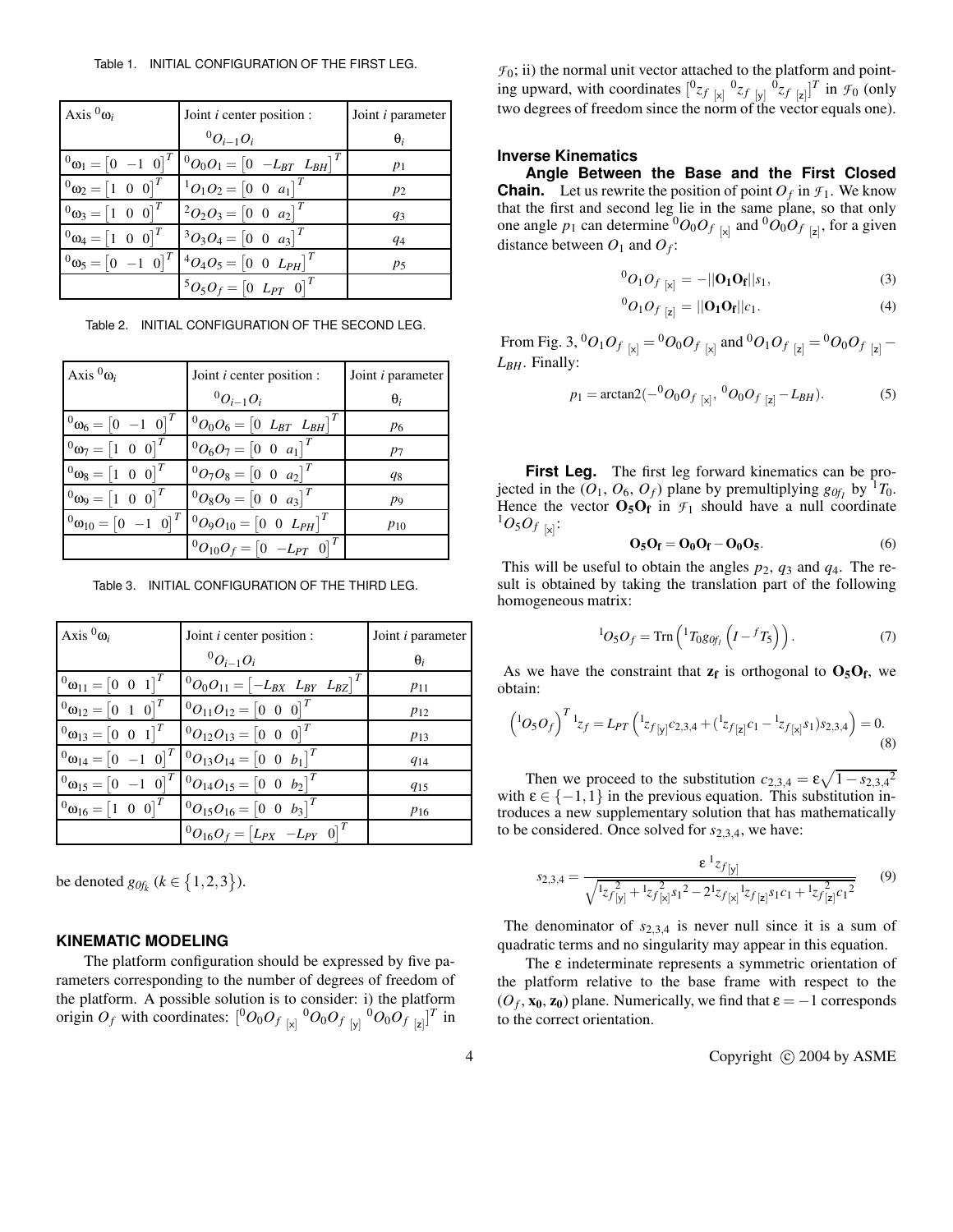Because we only know the sine of  $\Sigma_{2,3,4} = p_2 + q_3 + q_4$ , again two solutions are possible. To solve this, we impose a mechanical constraint: we suppose that the platform vector **z<sup>f</sup>** makes a maximum angle of  $\pm \frac{\pi}{2}$  with the base vector **z**<sub>0</sub> about **x**<sub>0</sub>. The angle  $arcsin(s_{2,3,4})$  is then entirely defined in  $]-\frac{\pi}{2},\frac{\pi}{2}$ .

Now we solve for the whole kinematic chain. Let's compute **O1O<sup>4</sup>** by two different ways. First by using the first leg:

$$
{}^{1}O_{1}O_{4|\text{Leg }1} = \text{Trn} \left( {}^{1}T_{2} {}^{2}T_{3} {}^{3}T_{4} \right)
$$
  
= 
$$
\begin{bmatrix} 0 \\ -a_{2} s_{2} - a_{3} s_{2,3} \\ a_{1} + a_{2} c_{2} + a_{3} c_{2,3,4} \end{bmatrix}.
$$
 (10)

Then going by the platform:

$$
{}^{1}O_{1}O_{4|P|} = \begin{bmatrix} {}^{0}O_{0}O_{f_{[x]}c_{1}} + ({}^{0}O_{0}O_{f_{[z]}} - L_{BH})s_{1} \ {}^{0}O_{1}O_{f_{[x]}} + L_{BT} - L_{PT}c_{2,3,4} + L_{PH}s_{2,3,4} \ {}^{0}O_{0}O_{f_{[x]}} - L_{BH})c_{1} - {}^{0}O_{0}O_{f_{[x]}s_{1}} - L_{PT}s_{2,3,4} - L_{PH}c_{2,3,4} \end{bmatrix} . \tag{11}
$$

If we sum the square of the Y and Z coordinates in Eqns.  $(10)$ and (11), we obtain:

$$
\left({}^{1}O_{1}O_{4\left|\mathbb{P}\right|}\left|_{y}\right|\right)^{2}+\left({}^{1}O_{1}O_{4\left|\mathbb{P}\right|}\left|_{z}\right|\right)^{2}=a_{2}^{2}+2a_{2}a_{3}c_{3}+a_{3}^{2},\qquad(12)
$$

that allows to compute:

$$
q_3 = \pm \arccos\left(\frac{\left(\frac{1}{O_1 O_{4|\text{PI [y]}}}\right)^2 + \left(\frac{1}{O_1 O_{4|\text{PI [z]}}}\right)^2 - a_2^2 - a_3^2}{2a_2 a_3}\right). (13)
$$

Among the two solutions, we choose  $q_3 \leq 0$  for mechanical reasons. Then we obtain  $p_2$  by the substitution:  $s_2 = \frac{2t_2}{1+t_1}$  $\frac{2t_2}{1+t_2^2}$  and  $c_2 = \frac{1-t_2^2}{1+t_2^2}$  $\frac{1-t_2^2}{1+t_2^2}$  in Eqn. (10). After this substitution, we solve for  $t_2$ and have:

$$
t_2 = \frac{a_2 + a_3 c_3 \pm \sqrt{a_2^2 + 2 a_2 a_3 c_3 + a_3^2 - \left(10_1 O_{4|\text{Pl [y]}}\right)^2}}{a_3 s_3 - 10_1 O_{4|\text{Pl [y]}}}}.
$$
(14)

A singularity is shown when  $a_3s_3 = {}^{1}O_1O_4|_{Pl}$  [y]. This means that  $O_1$  and  $O_4$  are superimposed, which should not happen in reality. A final step gives:

$$
p_2 = 2\arctan(t_2),\tag{15}
$$

and finally:

$$
q_4 = \Sigma_{2,3,4} - p_2 - q_3. \tag{16}
$$

**Second Leg.** We use the same type of resolution for the second leg. We now consider vector  $O_{10}O_f$  in frame  $\mathcal{F}_6$ . The orthogonal constraint gives the following equation:

$$
\left(^{6}O_{10}O_f\right)^{T} {}^{6}z_{f} = L_{PT}\left(^{6}z_{f[y]}c_{7,8,9} + (^{6}z_{f[z]}c_{6} - ^{6}z_{f[x]}s_{6})s_{7,8,9}\right) = 0.
$$
\n(17)

Then we solve for  $s_{7,8,9}$ :

$$
s_{7,8,9} = \frac{\varepsilon'^6 z_{f[y]}}{\sqrt{6z_{f[y]}^2 + 6z_{f[x]}^2 s_6^2 - 2s_6 c_6 6z_{f[x]}^2 6z_{f[z]}^2 + 6z_{f[z]}^2 c_6^2}}.
$$
(18)

This gives another supplementary solution for *s*7,8,9. As before,  $\varepsilon' = -1$  and again two solutions exist for  $\Sigma_{7,8,9} = p_7 + q_8 + p_9$ . This is solved because  $\Sigma_{7,8,9} = \arcsin(s_{7,8,9}) \in ]-\frac{\pi}{2}, \frac{\pi}{2}[$  for practical reasons.

The kinematic chain is solved by computing  ${}^6O_6O_{9|P1}$  and  ${}^{6}O_6O_9$ <sub>|Leg 2</sub> as before. After equaling the squared sum of the Y and Z coordinates :

$$
({}^{6}O_6O_{9|P1\ [y]})^2 + ({}^{6}O_6O_{9|P1\ [z]})^2 = a_2{}^{2} + 2a_2a_3c_8 + a_3{}^{2},\qquad(19)
$$

and so we have:

$$
q_8 = \pm \arccos\left(\frac{\left( {}^{6}O_6O_{9|P1[y|} \right)^2 + \left( {}^{6}O_6O_{9|P1[z|} \right)^2 - a_2{}^2 - a_3{}^2}{2a_2a_3} \right). \tag{20}
$$

And here we choose  $q_8 \ge 0$  for mechanical reasons. As before,  $p_7$  is obtained by the substitution  $s_7 = \frac{2t_7}{1+t_7}$  $\frac{2t}{1+t_7^2}$ :

$$
t_7 = \frac{a_2 + a_3 c_8 \pm \sqrt{a_2^2 + 2a_2 a_3 c_8 + a_3^2 - \left(60_6 O_{9|P|}[y]\right)^2}}{a_3 s_6 - 60_6 O_{9|P|}[y]}
$$
 (21)

We find a singularity in  $t_7$  with the same meaning as for leg one. Then :

$$
p_7 = 2\arctan(t_7),\tag{22}
$$

and finally:

$$
p_9 = \Sigma_{7,8,9} - p_7 - q_8. \tag{23}
$$

**Platform Angle.** For  $p_5$  (or  $p_{10}$ ), which is the last angle that has to be found, we compute  ${}^0z_f$  by using the first leg forward kinematics. This gives:

$$
{}^{0}z_{f} = \begin{bmatrix} -c_{1}s_{5} - s_{1}c_{5} \\ -c_{5}s_{2,3,4} \\ -s_{1}s_{5} + c_{1}c_{5}c_{2,3,4} \end{bmatrix}.
$$
 (24)

As this vector is known, we compute  $c_5$  and  $s_5$  that define completely the angle:

$$
p_5 = \arctan 2\left(-c_1{}^0 z_{f[x]} - s_1{}^0 z_{f[z]}, \frac{c_1{}^0 z_{f[z]} - s_1{}^0 z_{f[x]}}{c_{2,3,4}}\right). \tag{25}
$$

A singularity is possible if  $c_{2,3,4} = 0$ . This is the case when  $z_f$  is collinear with **y0**, what should not happen.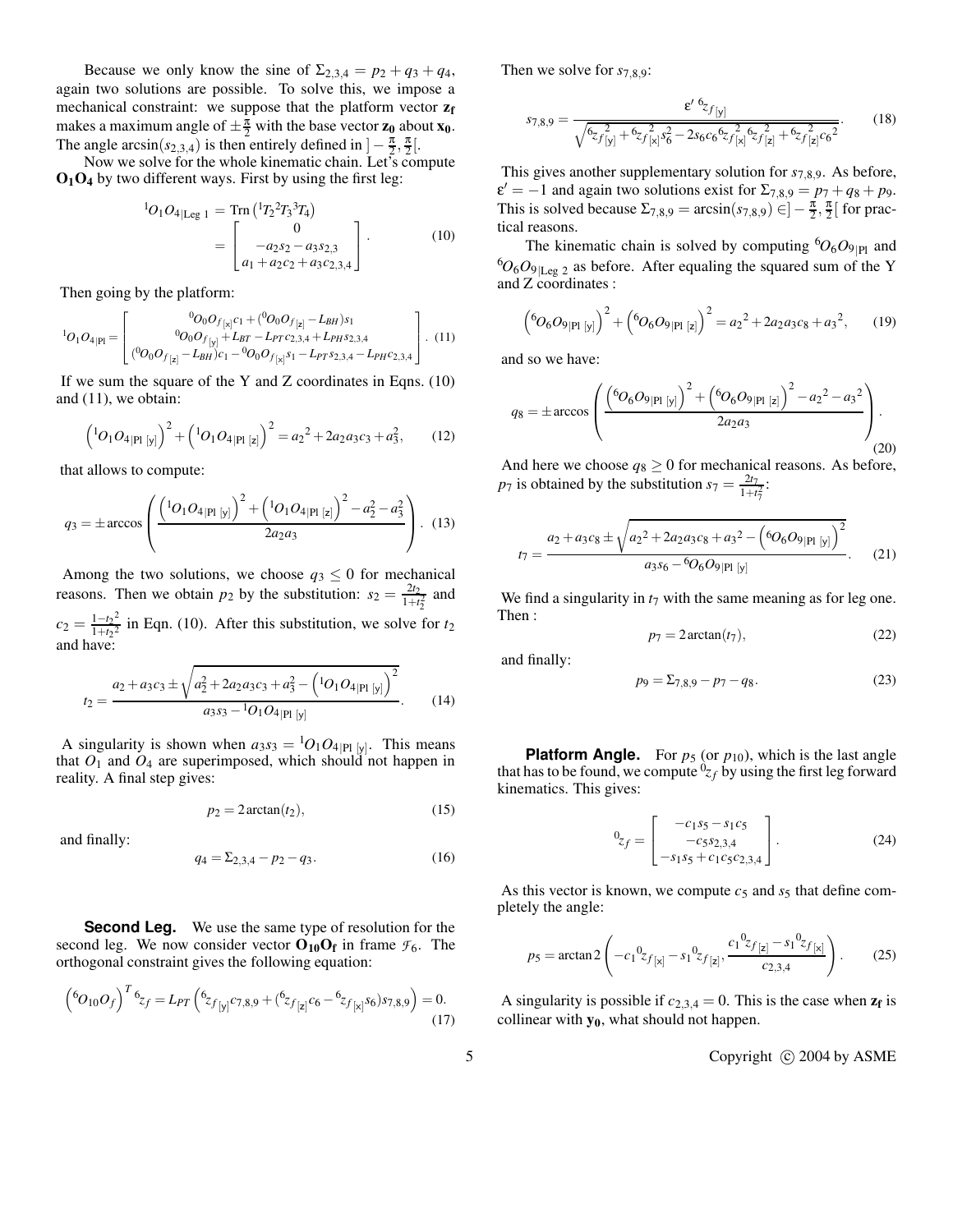**Third Leg.** Once we have solved the first 6-bar linkage, we can define the platform orientation thanks to **x<sup>f</sup>** , **y<sup>f</sup>** and **z<sup>f</sup>** . The last leg has six degrees of freedom and can be solved by position/orientation considerations.

The first passive parameter to be found is  $p_{16}$ . It is the angle between the planes  $(O_f, \mathbf{x_f}, \mathbf{z_f})$  and  $(O_{16}, \mathbf{z_{16}}, \mathbf{y_{16}})$ . This angle is also the angle between the Y component and Z component of  ${}^fO_{13}O_{16}$ . As :

$$
{}^{f}O_{13}O_{16} = {}^{f}R_0 {}^{0}O_{13}O_f + {}^{f}O_f O_{16},
$$
\n(26)

we get:

$$
p_{16} = \arctan 2(((L_{BX} + {}^{0}O_0O_{f_{[x]}})s_1 - c_1)s_{2,3,4} +
$$
  
\n
$$
(L_{BY} - {}^{0}O_0O_{f_{[y]}})c_{2,3,4} - L_{PY},
$$
  
\n
$$
{}^{0}z_{[x]}({}^{0}O_0O_{f_{[x]}} + L_{BX}) + {}^{0}z_{[y]}({}^{0}O_0O_{f_{[y]}} - L_{BY}) +
$$
  
\n
$$
{}^{0}z_{[z]}({}^{0}O_0O_{f_{[z]}} - L_{BZ})).
$$
\n
$$
(27)
$$

The last two parameters  $q_{14}$  and  $q_{15}$  are obtained by first computing the vector  $O_{13}O_{15}$  with the forward kinematics of the leg and then by computing it using frames  $\mathcal{F}_0$ ,  $\mathcal{F}_f$ , and  $\mathcal{F}_{16}$ . This is similar to the previous calculus for legs one and two:

$$
{}^{15}O_{13}O_{15[x]} = -b_1s_{14,15} + b_2s_{15},
$$
\n(28)

$$
{}^{15}O_{13}O_{15[z]} = -b_1c_{14,15} - b_2c_{15},\tag{29}
$$

$$
(15O_{13}O_{15[x]})^2 + (15O_{13}O_{15[z]})^2 = b_2^2 + 2b_1b_2c_{14} + b_1^2.
$$
 (30)

Hence we have two solutions for *q*14, but, because of mechanical design,  $q_{14}$  is always in  $\in [0, \pi]$  and so:

$$
q_{14} = \arccos\left(\frac{\left(^{15}O_{13}O_{15[\times]}\right)^2 + \left(^{15}O_{13}O_{15[\times]}\right)^2 - b_2^2 - b_1^2}{2b_1b_2}\right). \tag{31}
$$

Finally, we substitute  $t_{15}$  (= tan  $\frac{q_{15}}{2}$ ) in Eqns. (28) and (29). After computations and solving for *t*15, we obtain:

$$
q_{15} = -2\arctan\left(\frac{b_1c_{14} + b_2 \pm \sqrt{b_1^2 + b_2^2 + 2b_1b_2c_{14} - (^{15}O_{13}O_{15[\times]})^2}}{^{15}O_{13}O_{15[\times]}-b_1s_{14}}\right),
$$
\n(32)

which gives another singularity when  $b_1s_{14} = {}^{15}O_{13}O_{15[x]}$ .

#### **Forward Kinematics**

**First 6-bar Linkage.** We study the first 6-bar linkage in  $\mathcal{F}_1$ . This linkage has three degrees of freedom in the plane  $(O_1,$ **z1**, **y1**): position and orientation. This linkage has three actuated joints *q*3, *q*<sup>4</sup> and *q*8. Hence we should be able to completely define its configuration.

When only *p*2, *q*<sup>3</sup> and *q*<sup>4</sup> are given, a point on the first leg draws a circle about the line  $(\Delta_1)$  due to the angle  $p_1$ . To remove this dependence, all the next computations are made in  $\mathcal{F}_1$ , so that the point  ${}^{1}O_2$  becomes static.

Due to the mechanical design, *O*<sup>9</sup> also lies in the same plane  $(O_1, \mathbf{z}_1, \mathbf{y}_1)$ , and  $p_3$  does not change its position in  $\mathcal{F}_1$ . From Fig. (3), it is clear that only  $p_2$  completely determines the position of  $O_9$  in  $\mathcal{F}_1$  since  $O_9$  describes a circle centered at  $O_2$ .

We consider the radius of this circle to be a constant distance :  $||O_2O_9||$  which can be calculated thanks to the projection of  $O_2O_9$  in  $\mathcal{F}_1$ :

$$
{}^{1}O_{2}O_{9} = \begin{bmatrix} 0 \\ 2L_{PT}c_{2,3,4} - a_{2}s_{2} - a_{3}s_{2,3} \\ 2L_{PT}s_{2,3,4} + a_{2}c_{2} + a_{3}c_{2,3} \end{bmatrix}.
$$
 (33)

Then:

$$
||\mathbf{O}_2\mathbf{O}_9||^2 = 4L_{PT} (L_{PT} + a_2s_{3,4} + a_3s_4) + a_2^2 + a_3^2 + 2a_2a_3c_3.
$$
 (34)

The second leg has the same property as the first leg, *i.e.* each point generates a circle about  $(\Delta_1)$ . If we suppose that  $q_8$ is constant, the movement of  $O_9$  in  $\mathcal{F}_6$  is a circle centered at  $O_7$ with a radius of  $||O_7O_9||$ . As before:

$$
||\mathbf{O}_7 \mathbf{O}_9||^2 = a_2^2 + a_3^2 + 2a_2 a_3 c_8. \tag{35}
$$

Then we obtain the intersection between these two circles. Geometrically, this intersection is  $O_9$  and its position is expressed in  $\mathcal{F}_1$  by:

$$
({}^{1}O_{1}O_{9[y]})^{2} + ({}^{1}O_{1}O_{9[z]})^{2} = ||O_{2}O_{9}||^{2},
$$
 (36)

$$
\left({}^{1}O_{1}O_{9[y]}-2L_{BT}\right)^{2}+({}^{1}O_{1}O_{9[z]})^{2}=||O_{7}O_{9}||^{2}.
$$
 (37)

We subtract Eqn. (37) from Eqn. (36) and solve for  ${}^{1}O_{1}O_{9[y]}$  and  $^1O_1O_9{}_{[z]}$  :

$$
{}^{1}O_{1}O_{9[y]} = \frac{L_{BT}^{2} + ||O_{2}O_{9}||^{2} - ||O_{7}O_{9}||^{2}}{4L_{BT}},
$$
\n(38)

$$
{}^{1}O_{1}O_{9}[z] = \pm \sqrt{||\mathbf{O}_{2}\mathbf{O}_{9}||^{2} - ({}^{1}O_{1}O_{9}[y])^{2}}.
$$
 (39)

Two symmetrical solutions are possible, but in reality, only  $1O_1O_{9|z|} > 0$  will be kept (platform above the base). As we know the position of  $O_9$ , we deduce the angle  $p_2$  of the first leg from Eqn. (33) :

$$
{}^{1}O_{1}O_{9[y]} = \underbrace{(-a_{3}s_{3} + 2L_{PT}c_{3,4})}_{u_{1}}c_{2} + \underbrace{(-a_{2} - a_{3}c_{3} - 2L_{PT}s_{3,4})}_{u_{2}}s_{2},
$$
  
\n
$$
{}^{1}O_{1}O_{9[z]} = -u_{2}c_{2} + u_{1}s_{2}.
$$
\n(40)

We finally deduce  $c_2$  and  $s_2$ , which give  $p_2$ :

$$
p_2 = \arctan 2\left(\frac{u_1^{1}O_1O_{9[z]} + u_2^{1}O_1O_{9[y]}}{u_1^{2} + u_2^{2}}, \frac{-u_2^{1}O_1O_{9[z]} + u_1^{1}O_1O_{9[z]}}{u_1^{2} + u_2^{2}}\right).
$$
\n(41)

With the same method, we obtain for  $p_9$ :

$$
{}^{1}O_{1}O_{9[y]} = -a_{3}s_{3}c_{9} + (-a_{2} - a_{3}c_{3})s_{9} + 2L_{BT},
$$
  
\n
$$
{}^{1}O_{1}O_{9[x]} = -u_{4}c_{9} + u_{3}s_{9} + 2L_{BT}.
$$
\n(42)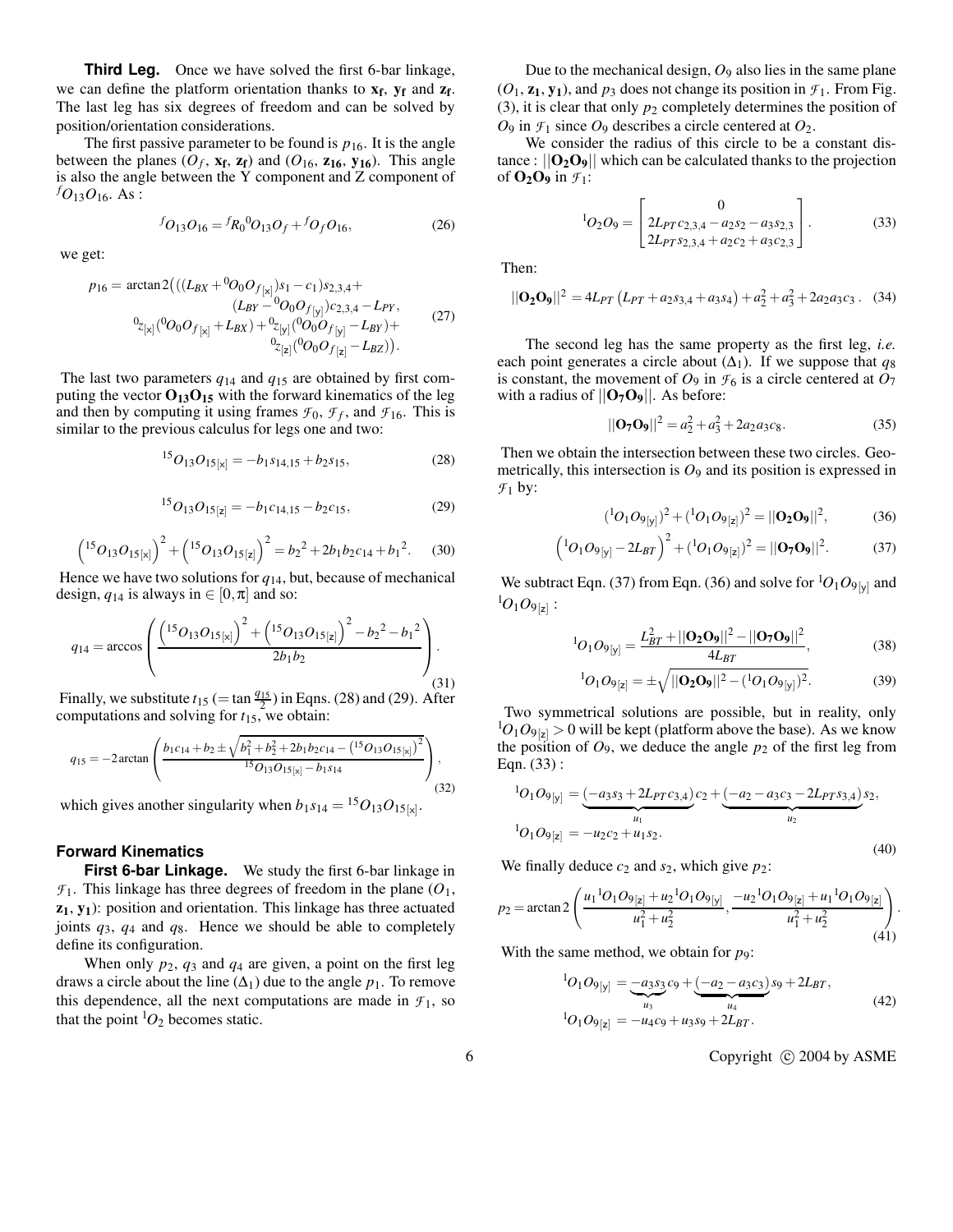Once solved :

$$
p_9 = \arctan 2\left(\frac{u_3^{-1}O_1O_{9(z)} + u_4^{-1}O_1O_{9(y)} - 2u_4L_{BT}}{u_3^2 + u_4^2}, \frac{-u_4^{-1}O_1O_{9(z)} + u_3^{-1}O_1O_{9(y)} - 2u_3L_{BT}}{u_3^2 + u_4^2}\right).
$$
\n(43)

The last parameter to be found is  $p_4$ . Expressing the loop closure of the 6-bar linkage we have:

$$
p_7 = p_2 + q_3 + q_4 - p_9 - q_8. \tag{44}
$$

**Second 4-bar linkage.** When *q*<sup>14</sup> and *q*<sup>15</sup> are fixed, **O13O<sup>17</sup>** has a constant norm that can be identified as the length of the third leg (see Fig. 3). Hence  $O_{17}$  is positioned on a sphere centered at  $\overline{O_{13}}$  with a radius of  $||\overline{O_{13}O_{17}}||$ . This norm is obtained and computed thanks to the forward kinematics of the third leg by :

$$
^{13}O_{13}O_{17} = \text{Trn}\left(^{13}T_{14}^{14}T_{15}^{15}T_{16}^{16}T_{17}\right),\tag{45}
$$

$$
= \begin{bmatrix} L_{PX}c_{14,15} - b_3s_{14,15} - b_2s_{14} \\ 0 \\ L_{PX}s_{14,15} + b_3c_{14,15} + b_2s_{14} + b_1 \end{bmatrix}.
$$
 (46)

On the other hand, the first 6-bar linkage is already fully solved, and we obtain the position of  $O_{17}$  by computing the forward kinematics of the first leg and by an appropriate proportional adjustment:

$$
\mathbf{O}_1 \mathbf{O}_{17} = \frac{L_{BT} + L_{PY}}{L_{PT}} (\mathbf{O}_1 \mathbf{O}_f - \mathbf{O}_1 \mathbf{O}_5). \tag{47}
$$

In  $\mathcal{F}_1$ :

$$
{}^{1}O_{1}O_{17} = \begin{bmatrix} 0 \\ -a_{2}s_{2} - a_{3}s_{2,3} - L_{PH}s_{2,3,4} + (L_{PT} + L_{PY})c_{2,3,4} \\ a_{1} + a_{2}c_{2} + a_{3}c_{2,3} + L_{PH}c_{2,3,4} + (L_{PT} + L_{PY})s_{2,3,4} \end{bmatrix}.
$$
\n(48)

Because of the passive joint  $p_1$ ,  $O_{17}$  draws a circle about  $(\Delta_1)$ . If we write  $P(O_{17})$  the orthogonal projection of  $O_{17}$  on  $(\Delta_1)$ , then  $O_{17}$  lies on the circle centered at  $P(O_{17})$  with radius  $||p(\mathbf{O}_{17})\mathbf{O}_{17}||$ . The first problem is to find the position of  $P(O_{17})$  in  $\mathcal{F}_O$ . We know that  $P(O_{17})$  has the same Y coordinate as  ${}^{0}O_{17}$ , additionally its X and Z coordinates are those of  $O_1$  in *F*0, so:

$$
{}^{0}P(O_{17}) = \begin{bmatrix} 0 \\ -a_3s_{2,3} - L_{PH}s_{2,3,4} + (L_{PT} + L_{PY})c_{2,3,4} - L_{BT} \\ L_{BH} \end{bmatrix}.
$$
 (49)

If we define a new coordinate frame  $\mathcal{F}_{\mathcal{P}(O_{17})} = (\mathcal{P}(O_{17}), \mathbf{x_0}, \mathbf{y_0}, \mathbf{y_0})$ **z0**), we can express all the unknown terms in this frame coordinate, attached to  $P(O_{17})$  with the same orientation as  $\mathcal{F}_0$ . The equation of the circle becomes:

$$
||\varPsi(\mathbf{O}_{17})\mathbf{O}_{17}||^2 = ({}^{0}O_0O_{17[\times]})^2 + ({}^{0}O_0O_{17[\times]})^2,
$$
 (50)

and the sphere of the third leg becomes:

$$
||\mathbf{O}_{13}\mathbf{O}_{17}||^2 = ({}^{0}O_0O_{17[x]} + L_{BX})^2 + ({}^{0}O_0O_{17[x]} - L_{BZ} + L_{BH})^2 + (L_{BY} - {}^{0}O_0O_{17[x]})^2.
$$
\n(51)

Then Eqns. (50) and (51) lead to an equation of the form:  $a(^{0}O_{0}O_{17[\mathsf{z}]} )^{2} + b(^{0}O_{0}O_{17[\mathsf{z}]} ) + c = 0$ , with *a*, *b*, *c* ∈ ℝ. Thus we have two solutions for  ${}^0O_0O_{17[z]}$  and therefore two solutions for  ${}^{0}O_{0}O_{17[x]}$ . Once solved, we get the position of  $O_{17}$  in  $\mathcal{F}_0$ . Finally:

$$
p_1 = \arctan 2(^0O_0O_{17[x]}, ^0O_0O_{17[x]} - L_{BH}).
$$
 (52)

Hence the position of  $O_f$  in  $\mathcal{F}_O$  is determined.

**The Platform Vector z<sup>f</sup> .** To obtain the full configuration of the platform, we do need to find the **z<sup>f</sup>** vector. This is equivalent to find the position of  $O_{16}$  in  $\mathcal{F}_O$  if we remember that :

$$
z_{\rm f} = \frac{O_{\rm f} O_{17} \times O_{17} O_{16}}{||O_{\rm f} O_{17} \times O_{17} O_{16}||}.
$$
 (53)

This problem is similar to the previous one and the way to solve it is almost the same: we look for the intersection between a circle generated by  $O_{16}$  centered at  $O_{17}$  about the axis  $y_f$  with a radius of  $||\mathbf{O}_{17}\mathbf{O}_{16}||$  and a sphere generated by  $O_{16}$  centered at  $O_{13}$  with a radius of  $||O_{13}O_{16}||.$ 

For brevity the solution of this problem is not described here but it leads to at least two results that are mechanically possible. This is a common problem in forward kinematics of parallel structures, and we cannot *a priori* solve the issue by verifying each choice and comparing the pose. However, the two solutions are easily distinguished as one gives a posture where the third leg lies inside the working space and the other, symmetrically, gives a posture outside the working space.

#### **Approximated Jacobian**

The computation of the Jacobian matrix *J* of the system is of great importance both for design and control purposes. Indeed, for a given operational force  $F$ , the torque on each actuated joint can be computed using the classical equation:

$$
\tau = J^T F. \tag{54}
$$

This is very useful for the optimization of the length parameters with respect to the rigidity. Additionally, the condition number (the smallest singular value of *J* divided by the largest one) provides a good measure of the manipulability of the robot at an operating point. In our particular case, we cannot easily derive the equation of neither the inverse nor the forward instantaneous kinematic model. We thus had to compute the approximation of the Jacobian matrix, based on the numerical derivative of the forward kinematics solution.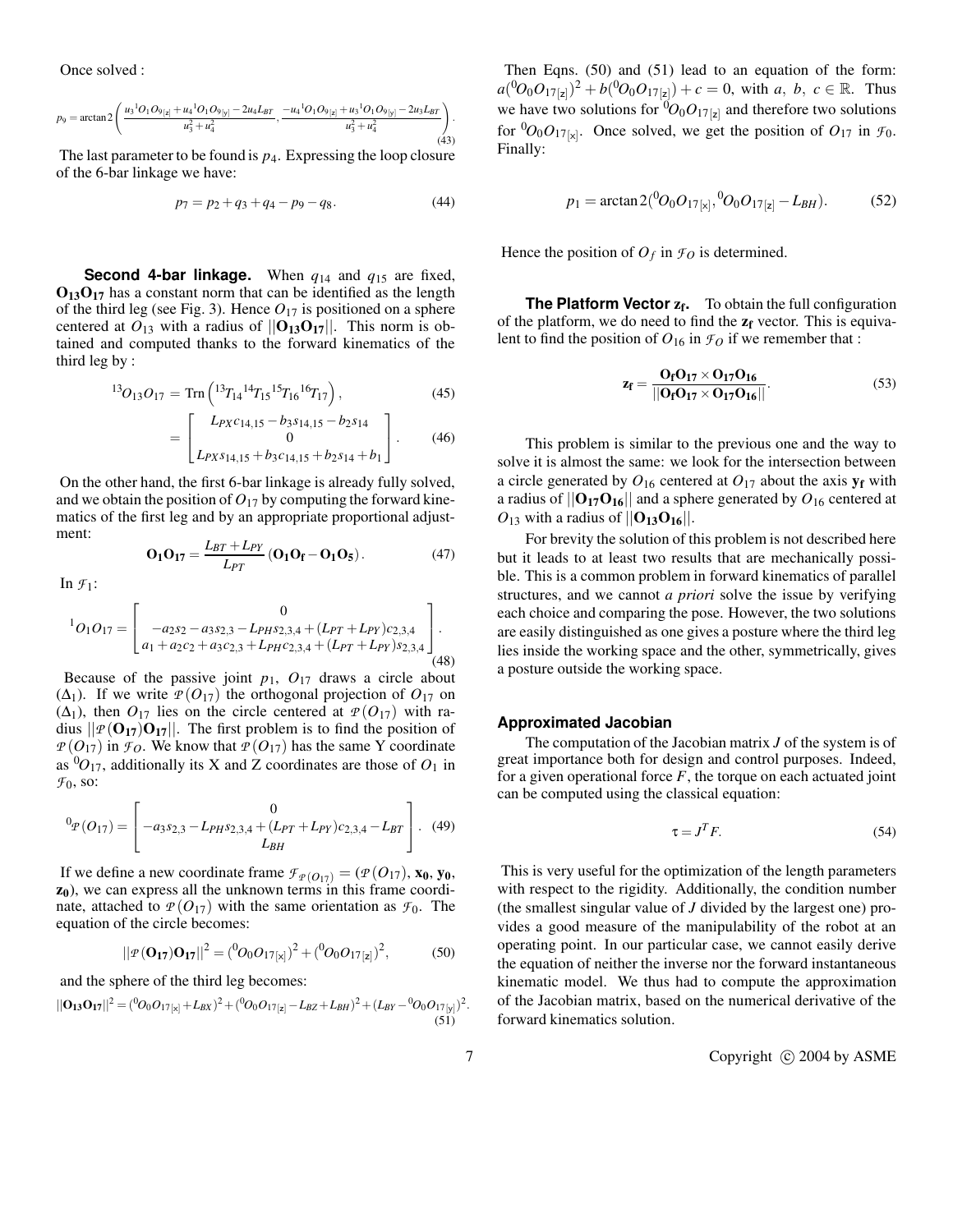

Figure 5. NUMERICAL SIMULATION USING A DYNAMIC ENGINE

#### **RESULTS**

The inverse kinematic inputs  ${}^0O_0O_f$  and  ${}^0z_f$  can be transformed to spherical-like coordinates, very convenient for representing the configuration of the platform :

- the entry point:  ${}^{0}O_{0}E = [E_{[x]} E_{[y]} E_{[z]}]^T$ ;
- two rotation angles about this entry point: rotation about the axis  $\mathbf{x}_0$  and  $\mathbf{y}_0$  (angles  $\phi$  and  $\theta$ );
- a constant platform altitude: ρ.

The position of the entry point and  $\rho$  are redundant information. So we consider  $\rho$  to be a constant that should not change over time (it is the altitude relative to the entry point). Once given this additional constraint, we can compute the previous set of parameters by the transformation:

$$
{}^{0}z_{f} = \begin{bmatrix} \cos(\theta)\sin(\phi) \\ -\sin(\theta) \\ \cos(\theta)\cos(\phi) \end{bmatrix}, \quad {}^{0}O_{0}O_{f} = {}^{0}O_{0}E + \rho \times {}^{0}z_{f}. \quad (55)
$$

#### **Numerical Simulation Using a Dynamic Engine**

In order to verify the possible motions of the mechanism, we used a numerical dynamic engine in C++ (Open Dynamic Engine [14]) to build a virtual mechanism with the same geometry as our robot (Fig. 5).

We implemented the inverse and forward kinematics to verify the positioning and orientation part of our model. For a given load applied on the platform, the simulations confirm that the mechanism can be kept in equilibrium by acting on the five actuated joints. Future work will include trajectory planning and self-collision checking.

#### **Reachable Workspace**

This robot has five degrees of freedom, and therefore its reachable workspace is difficult to plot. The workspace is thus



Figure 6. SIMPLIFIED WORKSPACE OF THE ROBOT

defined as the reachable 3D space of the platform origin  $O_f$  for a given configuration of  ${}^{0}z_{f}$ . We present here only a particular configuration for  ${}^{0}z_{f}$ :  $\theta = 0$ ,  $\phi = 0$ . A Matlab plot of the half wrapping surface of the workspace is given on Fig. 6. As shown, the workspace is almost spherical. Again, the possible self collisions in the physical prototype will have to be taken into account in the future for a more precise analysis.

#### **Physical Prototype.**

CT-Bot is the name given to the physical prototype of which building is on-going. In this section we survey the main steps of the prototype design with some details concerning the mechanical structure and the drive system. Figure 7 depicts the general layout of the patient and the robotic device before he enters the CT-scan ring.

The design process has been conducted with an extensive usage of CAD system. Starting from the structural description of the robot (mechanism topology, number of bodies, type of joints) we modeled the robot to define its kinematics. At this stage, the structure of the robot consists of sets of lines and points that represent its skeleton.

Then the different components were designed with a direct relationship with the robot skeleton. This top-down design approach takes advantage of the initial parameterization and enables to change characteristic dimensions on the structure without re-designing the parts.

**Mechanical Structure of the CT-Bot Prototype.** A robot base support is attached with straps on the patient body. An adequate interface between the robot base and the skin of the patient is under development. The robot itself is then oriented and fixed on the base support. This feature allows to choose the best initial configuration according to the intervention objective.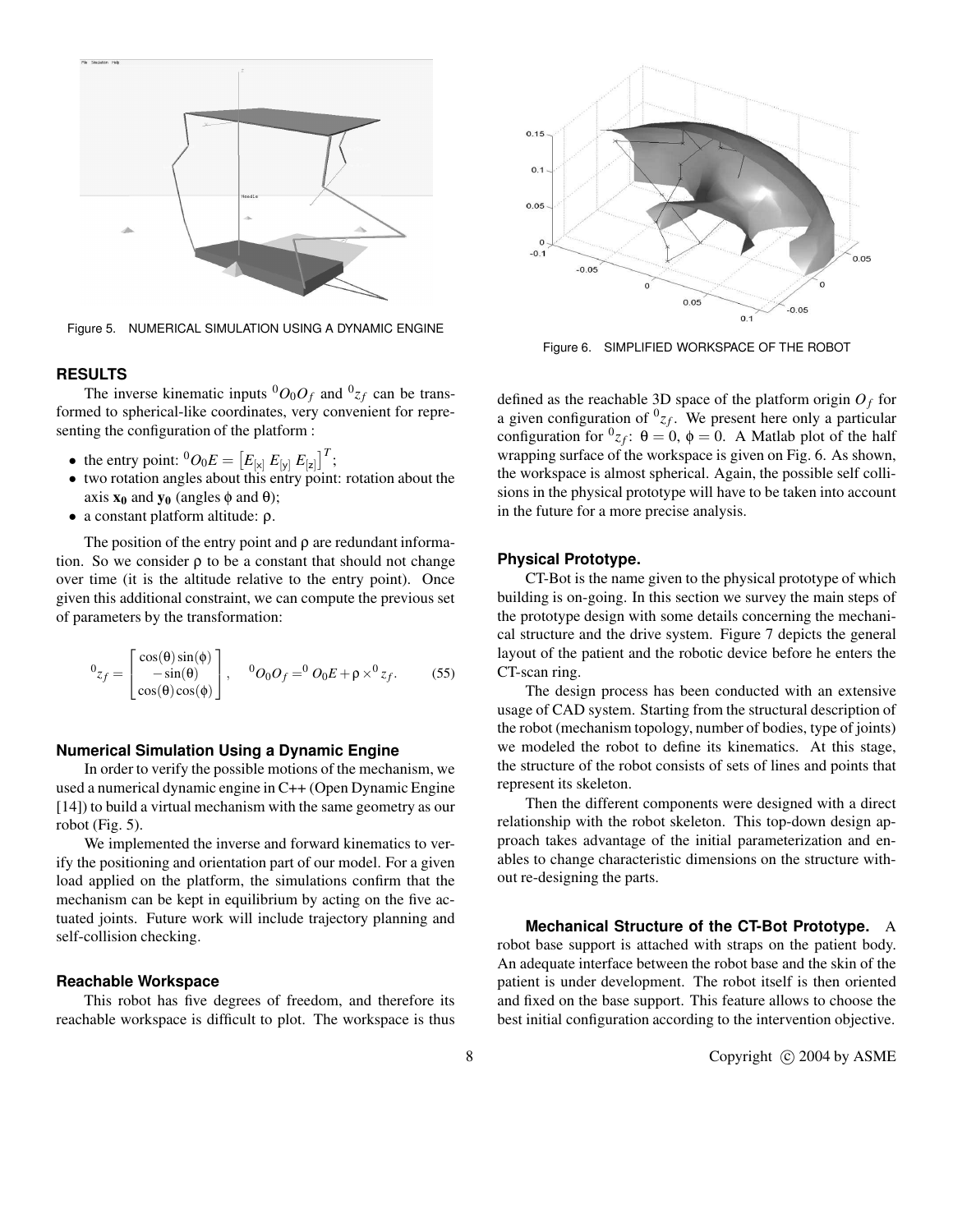

Figure 7. GENERAL LAYOUT



Figure 8. CT-BOT IN THE CT-SCAN

In the mechanical design of the links we used bearings to limit friction and backlash. A special care was taken to increase structural stiffness of the system.

Figure 8 (physical prototype) and Fig. 9 (the robot CAD model) illustrate how we placed the third leg of the robot at a certain distance away from the  $(O_0, x_0, y_0)$  plane to limit the number of non-plastic parts in the CT-plane. Similarly we oriented actuation units of the third leg away from the CT-plane.

**Drive System.** Each actuation unit comprises a gear housing specifically designed for this application, an Harmonic Drive reduction gearing, an ultrasonic motor and an incremental encoder. Ultrasonic motors have several advantages over other type of actuators including :



Figure 9. CT-BOT CAD-MODEL

- a good torque to weight ratio;
- a low rotational speed ;
- a high holding torque when not powered.

These features are important for our application from the point of view of the effort to be exerted by the robot and the required safety for this medical device. In case of a control failure, the robot holding the needle will remain motionless.

The resulting actuation unit has an outer size included in a cylinder of 75 mm in length and 50 mm in diameter.

**Manufacturing.** Most of the parts composing the robot have been obtained through rapid prototyping with a laser sintering system. This enables to move directly from CAD files to functional plastic parts in a fraction of the time required for traditional machining and tooling processes. The material employed is glass-filled polyamide powder to comply with the CT-Scan imaging requirements.

So far, the following elements have been achieved on the prototype :

- construction of the different robot components;
- mechanical assembly of the robot.

The forthcoming stages concerning the physical prototype include the resolution of sterilization-related issues. These constraints were present from the beginning in the design process and practical solutions are to be implemented to pass medical approval. Some preliminary orientations have already been chosen.